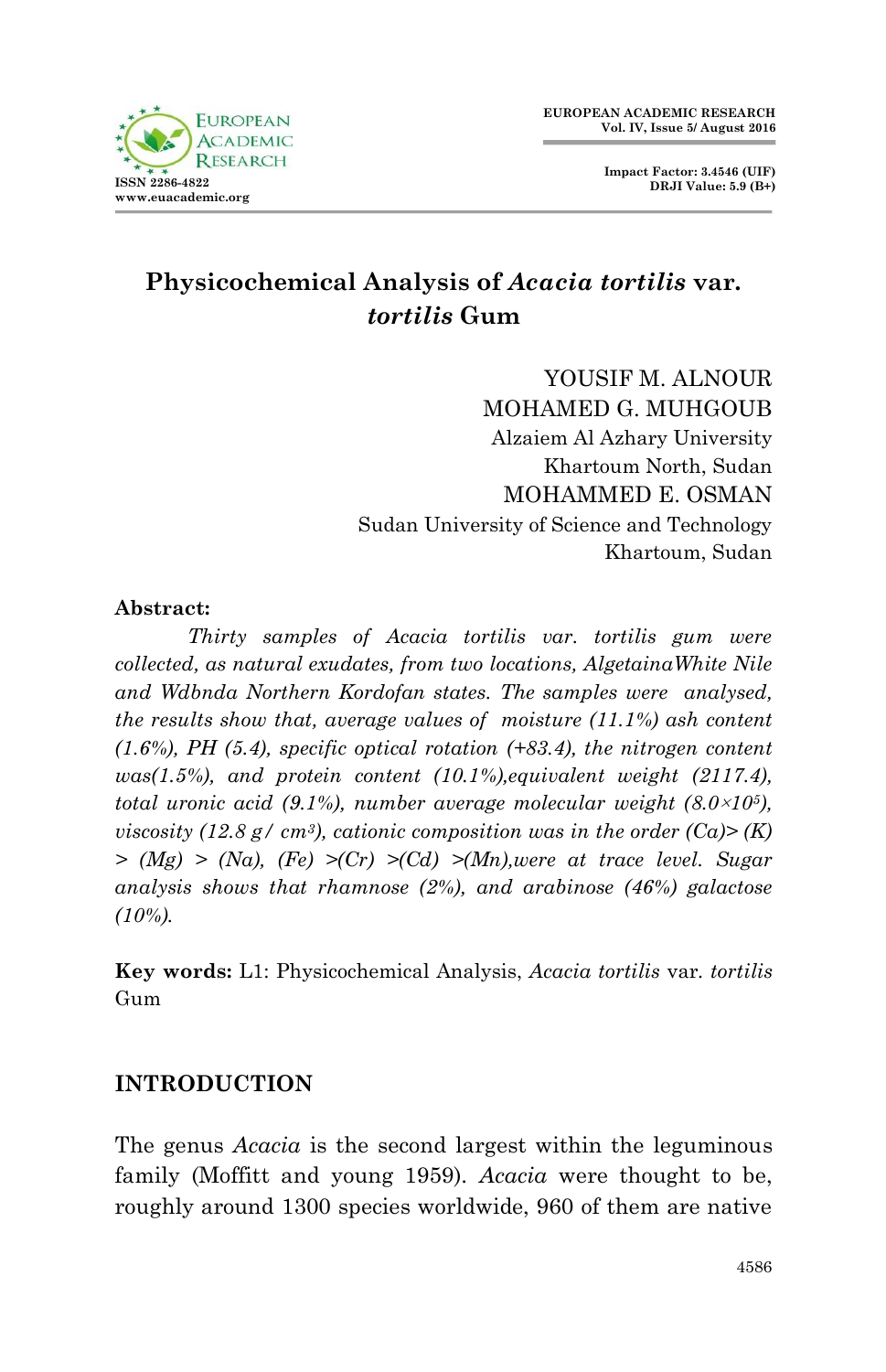to Australia, with the remainder spreading around the tropics and the Americas. *Acacia tortilis* var*. tortilis* often called the" umbrella thorn" for its distinctive. Spreading crown is one of the most widespread trees in dry areas of Africa and the Middle East(Dziezak JD.1991). The umbrella thorn is dominat in many savanna communities and important source of browse for both wild and domesticated animals (Sato 1993). *Acacia* gums play an important role the food hydrocolloid in industry which represents a market of over 30 billion US\$. The top two hydrocolloids are starch and gelatin, they account for no less than 50% of the total value. (higiro etal 2007).*Acacia* gums are used in dairy products such as ice cream, packed milk and processed baby foods, it is also used in packing industry for its comparatively low water absorption properties and is favorable adhesive properties in glazes and topping, one of the main uses of spray dried gums in beverage,, and flavor emulsions such as orange juice. Lemon juice, cherry and cola (AbdElraman M.A2008).In flavor encapsulation it provids protection from oxidation, evaporation and absorption of moisture thus conferring stability, long shelf life and superior product quality (Dziezak JD.1991). *Acacia* gums are used in pharmaceutical industries due to their unique Physicochemical and functional properties. They are used as a protective colloid in emulsion, as a viscosity bulder binding agent and as coating agent in micro – encapsulation. They are also used as suspending agent for coalmine, kaolin and cod liver oil emulsion. In medicine gums have been recommended as an oral laxative, and for treatment of low blood pressure caused by hemorrhage or surgical shock, and as intravenous injections for the treatment of nephritic oedema (Kayongo et al, 1983) and a supportive treatment in kidney failure and gout (Bliss etal, 1996; Osman etal, 2010). *Acacia* gums are soluble fermentable fibre witch increases the bacterial mass in human colon and bence utilizes urea by action of bacterial ureases, eliminating ammonia which is used for synthesis of non-essential amino acids and protein in humans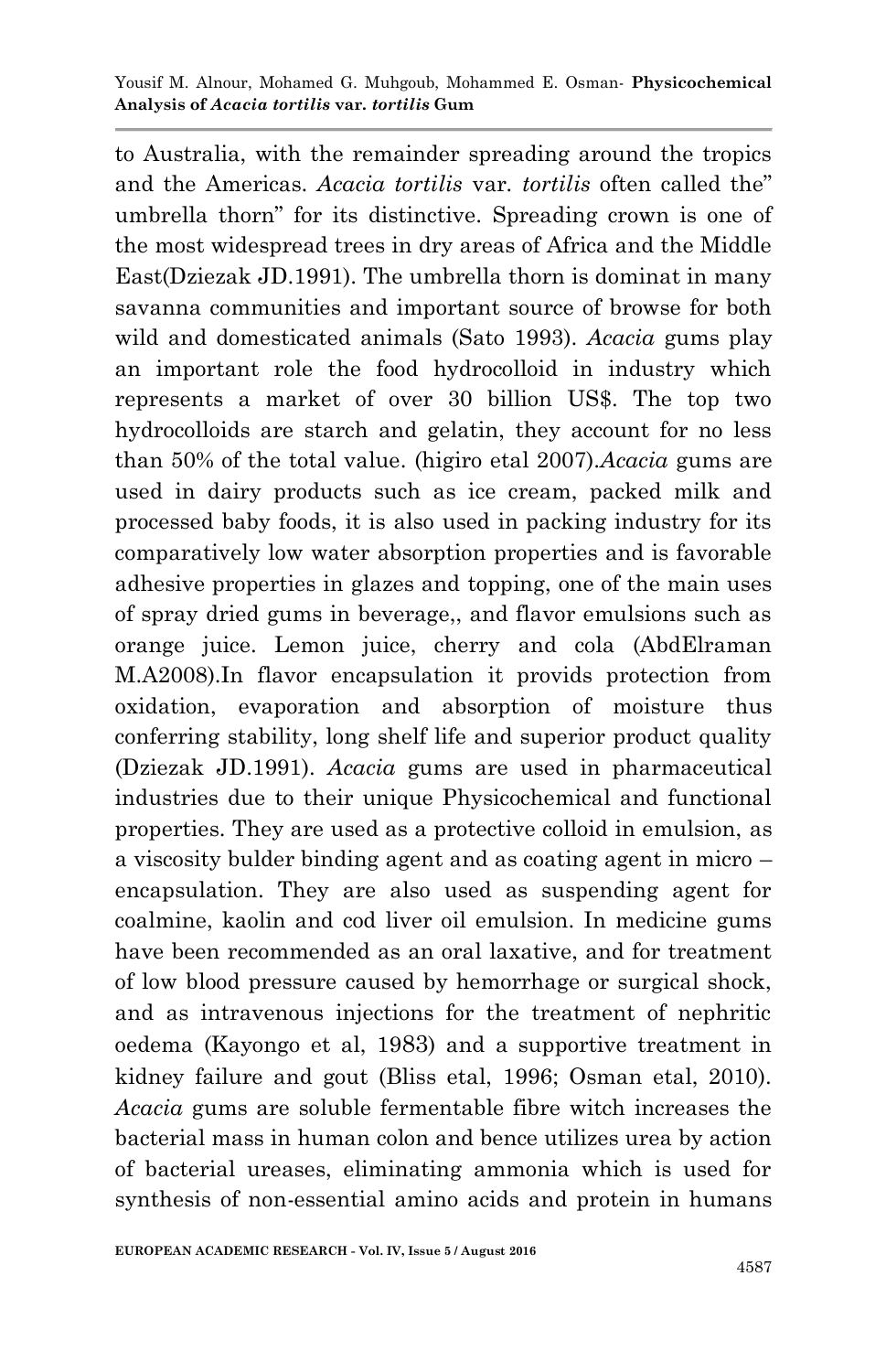and microorganisms (Assimon and Stein, 1994). For bacteria culture, is very important to provide similar environmental and nutritional condition to that existing in its natural habitat hence, an artificial culture medium must provide all of the nutritional components that a bacterium needs. Most often, a culture medium contains water, a source of carbon energy a source of nitrogen, trace elements and some growth factors (Lidguist, 1999; Osman etal 2016).

# **MATERIAL AND METHOD**

Thirty samples were randomly, mixed to give six composite sample from *Acacia tortilis* var*. tortilis* gum were collected, as natural exudates, from two location Algetaina(White Nile) and Wdbnda(Northern Kordofan) states. The samples were ground using mortar and pestle and kept in separate container for analysis, three compotation samples from each location were prepared by mixing every four gum samples to give a total of 15 samples from each location.

The aims of this were is identify specification parameters of the gum for *Acacia tortilis* var*. tortilis*. The methodology includes international accepted physico chemical methods (Anderson etal, 1983, Osman, 1993).

## **RESULTS AND DISCUSSIONS**

Tables 1and 2 summarize the results of analytical data for gum samples collected in season 2012/2013.The moisture content of Algetaina samples were found to be in the range of 10.92% to 12.34%, with a mean value of 11.39% while Wdbnda samples ranged from 6.07% to 12.35%.With a mean value 10.88%.The results are similar to those reported by Mona. O. H, (2011), for *Acacia tortilis* var*. raddiana.* The Ash content of Algetaina samples were found to range from 1.15% to 2.45%, with a mean value 1.67% while Wdbnda samples ranged from 1.10% to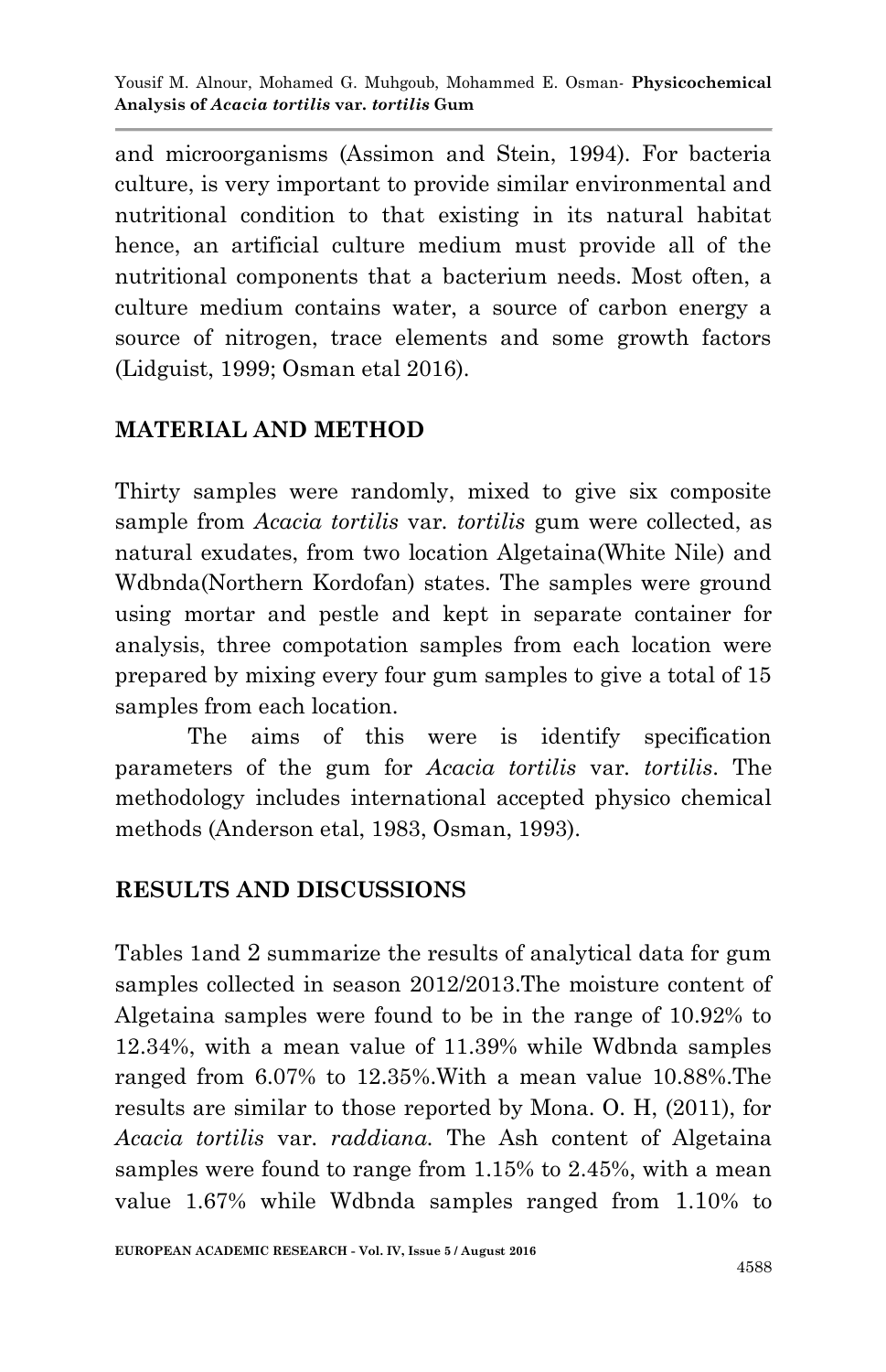2.35%.With a mean value 1.61%.The pH valves of Algetaina samples were found to range from 5.04 to 6.24, with a mean value 5.40 while Wdbnda samples ranged from 5.01 to 6.21.With a mean value 5.31.The Specific optical rotation of Algetaina samples was found to range from  $+78.79$  to  $+91.11$ with a mean value  $+83.90$  were as Wdbnda samples ranged from  $+77.86$  to  $+90.09$ , with a mean value  $+82.81\%$ . Nitrogen content of Algetina samples ranged from 1.25% to 1.92% and hence its protein content ranged from 9.68% to 12.86%. The nitrogen for Wdbnda ranges from 1.19% to 1.91% and the protein content ranged from 9.52% to 12.70 %, and is in good agreement with those reported by Walstra, P.(2003). Interestingly the protein content of *Acacia tortilis* var*. tortilis* is five folds greater than that of *Acacia Senegal* var*. Senegal* gum and ten folds that of *Acacia seyal* var*. seyal*. The equivalent weight of Algetina samples ranged from 1785.7 to 2154.0 and that Wdbnda samples was from 1785.7 to 3502.1.

Uronic acid content of Algetina samples ranged from 9.01% to 10.90% and of Wdbnda samples ranged from 9.01%to 11.86%. The number average molecular weight of content of Algetina samples ranged from  $6.0 \times 10^5$  to  $8.8 \times 10^5$  and Wdbnda samples ranged from  $7.10 \times 10^5$  to  $9.80 \times 10^5$ . Number average molecular weight content of *A. tortilis* var. *tortilis* gum samples are in good agreement with those reported Mona. O. H, (2011), for *Acacia tortilis* var. *raddiana.*

The viscosity content of Algetina samples ranged from 10.1 g/ml to 16.1g/ml and of Wdbnda samples ranged from 11.3g/ml to 17.2g/ml. similar to those reported by Eldeen, etal, (2007).

The monosaccharide composition of the gum samples is given in Tables 1and2 show the HPLC the monosaccharide compositions of test samples. All samples have low rhamnose and high arabinose content the mean value of each monosaccharide for Algetina samplesrhamnose 1.63%, arabinose 46.80% and galactose 9.36% and the for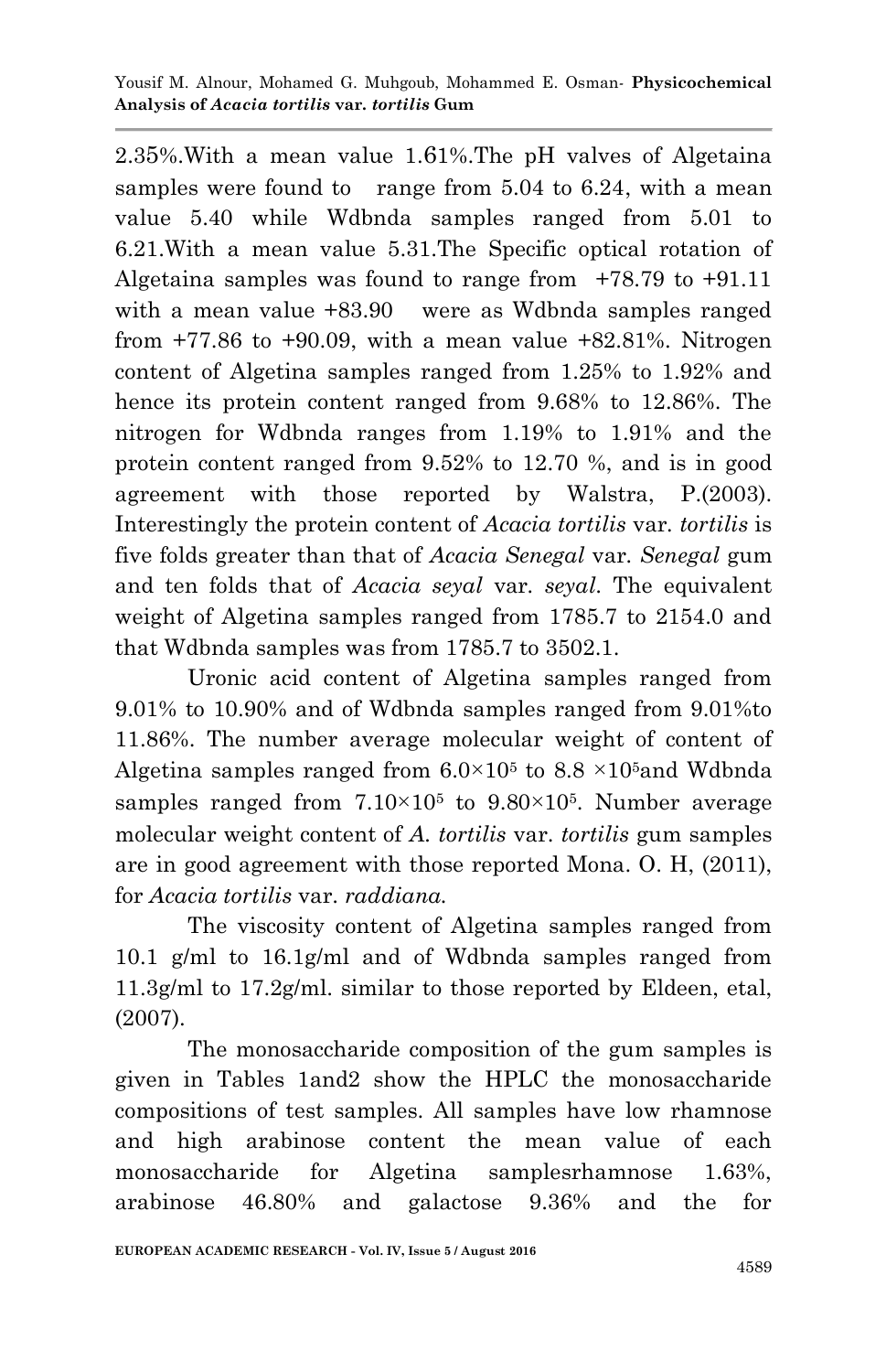Yousif M. Alnour, Mohamed G. Muhgoub, Mohammed E. Osman*-* **Physicochemical Analysis of** *Acacia tortilis* **var***. tortilis* **Gum**

Wdbndasamples rhamnose 1.83% arabinose 44.56% and galactose 10.05%. These results are in good agreement with those reported by Gonzalez, O.N (1991).Tow percentage of rhamnose and high percentage of arabinose is atypical characteristic of gum belonging to *gummiferae* series 4 according to Bentham classification Anderson, (1983).Cationic composition of *Acacia tortilis* var. *tortilis* samples was determined using atomic absorption spectrophometey; Tables 3 and 4 show some of the elements present in the gum samples obtained from Algetina and Wdbnda Locations the major elements content in the order  $(Ca > K > Mg > Na$ , Fe $> Cd >$ Cr>Mn) indicate that toxicity is heaver low and satisfies the requirements according to food and pharmaceutical applications analysis of variance show significant in the cationic composition of gum samples obtained from the two differences locations.

## **CONCLUSION**

\* The gum from *A. tortilis* var*. tortilis* were the two locations show similar characteristics.

\* The gum from *A. tortilis* var*. tortilis* has high protein content.

#### **Acknowledgment**

The authors would like express our thanks to Jordan Sudan University of science and Technology for technical support.

#### **References**

- 1. Abd Elrahman. M. A, (2008). PhD. Thesis, Sudan University of Scienceand Technology.
- 2. Anderson, D. M. W., Bridgeman, M. M. E., Earquhar, J.G.K. and Mc Nab, C.G.A., (1983). *The international tree Crop Journal,* **2**, 245-254.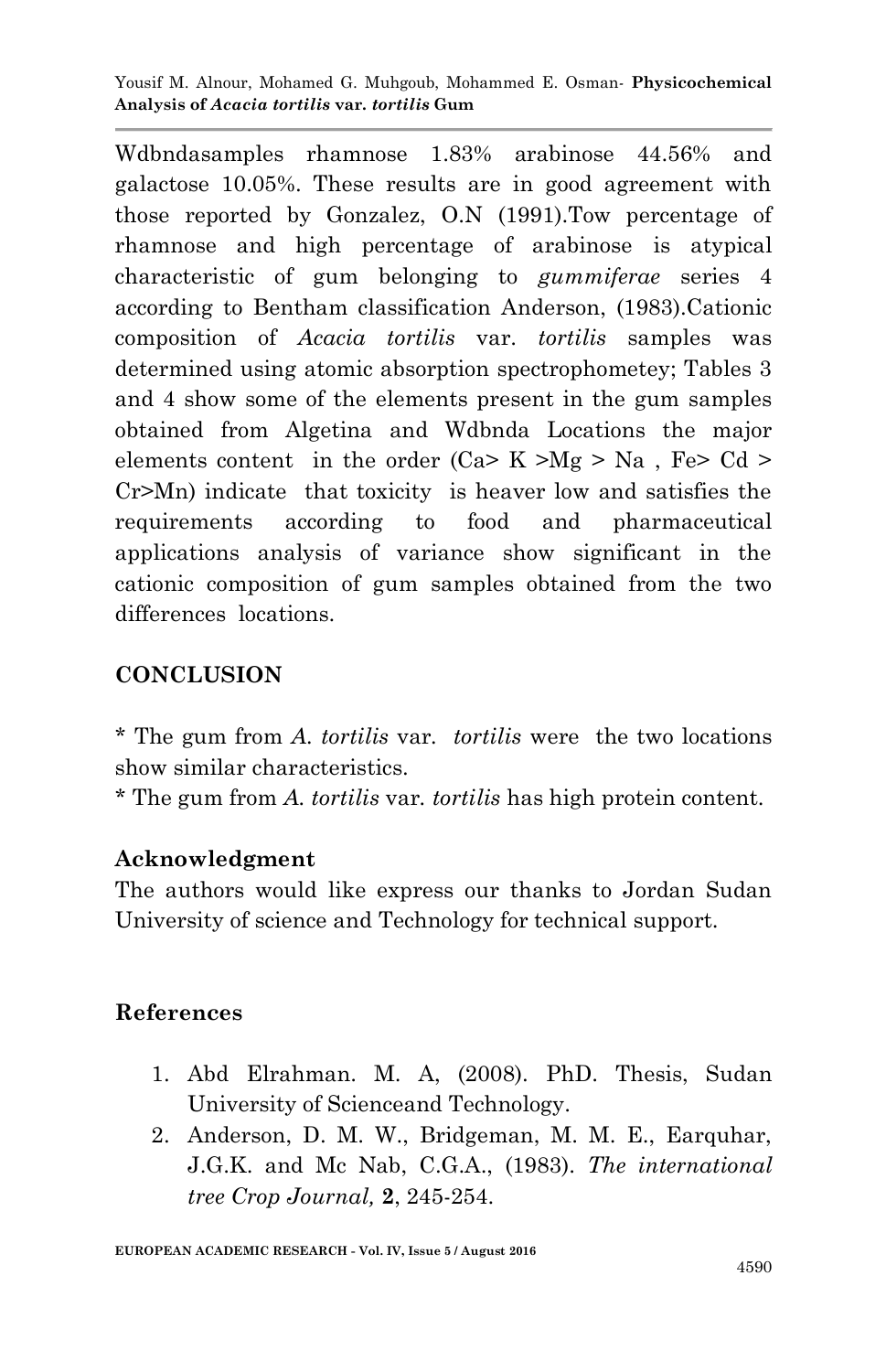- 3. Assiomon, E. D, and Stein, T.P. (1994).Digestible Fiber (Gum Arbic), Nitrogen excretion and urea recycling in rats.*J. Nur*. **10**, 544
- 4. Bliss et al, 1996 AM T Clinic Surface forces in emulsions, in: S.E. Friberg, K. Larsson (Eds.), Food Emulsion, third ed., Marcel Dekker, New York.
- 5. Dziezak JD. (1991). *Food Technol*, **45**, 116-132.
- 6. Eldeen, I.M.S. and Van Staden, J. (2007). South African Journal of Botany.,**73**, 248-251.
- 7. Gonzalez, O.N. (1991) phil. J. Coco Stud., **16**, 47-55.
- 8. Kayongo Male, H. and C. R . Field. (1983) Centre for Management in Agriculture (CMA), Monogr, **81**,139.
- 9. Lingquist, J A. (1999): General Microbiology: A Laboratory manual, 3<sup>rd</sup>ed, McGraw-Hil, ISBN.
- 10. Moffitt, W., and Young, J. T. (1959).*Proc. Natl. Acad. Sci*. (USA), **42**, 596.
- 11. Mona. O. H, (2011). PhD.Thesis, Sudan University of Science and Technology.
- 12. Osman, M.E., Menzies, A. R., Williams, p. A., Phillips, G.O., and Baldwin, T.C. (1993). *Carbohydrate Research*, **246**, 303-318.
- 13. Osman, etal 2010 *Phytochemistry*, **38**, 409- 417.
- 14. Sato, T. (1993).*J. Coat. Technol*. **65**, 113-121.
- 15. Verbeken, D., Dierckx, S. Denellinck, K. Appl (2003).*Microbiol.Biotechnology*,**63**,10-21.
- 16. Walstra, P. (2003). *Physical chemistry of foods*. New York: Marcel Dekker.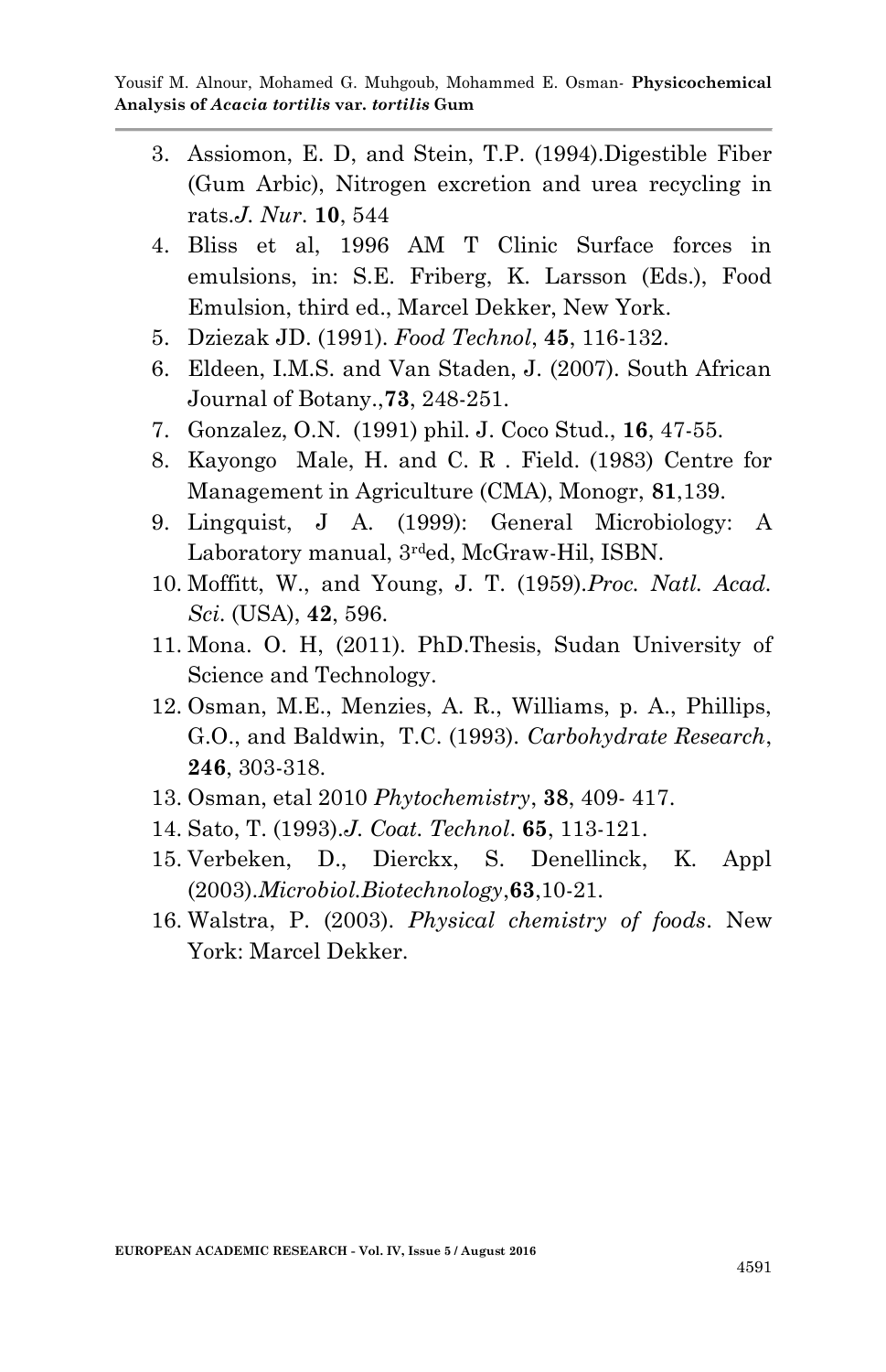Yousif M. Alnour, Mohamed G. Muhgoub, Mohammed E. Osman*-* **Physicochemical Analysis of** *Acacia tortilis* **var***. tortilis* **Gum**

|          | Table 1 Physico-chemical data of Acacia tortilis var. tortilis gum from |  |  |  |  |
|----------|-------------------------------------------------------------------------|--|--|--|--|
| Algetina |                                                                         |  |  |  |  |

| Sample<br>NO. | Moisture<br>Content% | Ash%<br>Content | pH   | Optical<br>rotation | Nitrogen<br>Content% | Protein<br>Content% | E.W.   | Total<br>Uronic<br>acid% | Mn<br>$x10^5$ | Viscosity<br>$\mathrm{Cm}^3$ am <sup>-1</sup> | Rhamnose% | Arabanoso% | Galactose% |
|---------------|----------------------|-----------------|------|---------------------|----------------------|---------------------|--------|--------------------------|---------------|-----------------------------------------------|-----------|------------|------------|
| A1            | 11.24                | 1.50            | 5.04 | $+78.79$            | 1.44                 | 10.59               | 2112.7 | 9.18                     | 7.1           | 10.1                                          | 1.35      | 44.88      | 8.50       |
| A2            | 11.18                | 1.45            | 5.14 | $+80.07$            | 1.38                 | 09.68               | 1923.1 | 10.9                     | 7.7           | 11.2                                          | 1.38      | 45.88      | 9.10       |
| A3            | 11.14                | 1.30            | 5.27 | $+80.11$            | 1.33                 | 11.66               | 2061.8 | 9.41                     | 8.8           | 11.5                                          | 1.71      | 47.15      | 8.61       |
| A4            | 11.14                | 1.30            | 6.02 | $+81.48$            | 1.53                 | 10.33               | 2142.9 | 9.05                     | 8.7           | 12.8                                          | 1.50      | 45.99      | 8.72       |
| A5            | 11.09                | 1.60            | 5.04 | $+80.21$            | 1.56                 | 10.52               | 2054.8 | 9.44                     | 7.3           | 12.9                                          | 1.44      | 47.2       | 9.13       |
| A6            | 10.92                | 1.80            | 5.31 | $+85.45$            | 1.48                 | 09.75               | 2142.9 | 9.05                     | 87            | 11.7                                          | 1.65      | 43.99      | 9.15       |
| A7            | 11.28                | 1.15            | 5.17 | $+82.18$            | 1.52                 | 11.16               | 2154.0 | 9.01                     | 8.1           | 12.4                                          | 1.71      | 44.98      | 8.61       |
| AS            | 11.19                | 1.55            | 5.14 | $+84.11$            | 1.58                 | 11.29               | 1875.0 | 10.35                    | 7.4           | 12.1                                          | 1.67      | 47.59      | 9.33       |
| A9            | 11.35                | 1.20            | 5.11 | $+84.09$            | 1.61                 | 11.23               | 2112.7 | 9.18                     | 7.1           | 11.9                                          | 1.69      | 46.13      | 9.45       |
| A10           | 11.32                | 2.20            | 5.06 | $+85.17$            | 1.25                 | 10.22               | 1923.0 | 10.09                    | 7.7           | 13.1                                          | 1.72      | 45.69      | 8.81       |
| A11           | 11.17                | 1.80            | 5.22 | $+86.08$            | 1.52                 | 10.59               | 2061.8 | 9.41                     | 8.8           | 12.4                                          | 1.54      | 47.81      | 8.77       |
| A12           | 11.25                | 1.60            | 5.18 | $+79.01$            | 1.54                 | 11.12               | 2154.0 | 9.01                     | 8.1           | 13.2                                          | 1.47      | 47.53      | 9.35       |
| A13com        | 12.34                | 1.85            | 5.89 | $+90.13$            | 1.90                 | 12.86               | 1829.3 | 10.61                    | 62            | 14.2                                          | 1.92      | 49.10      | 11.05      |
| A14com        | 12.17                | 2.35            | 6.24 | $+89.84$            | 1.87                 | 12.76               | 1785.7 | 10.86                    | 60            | 15.3                                          | 1.81      | 48.98      | 10.79      |
| A15com        | 12.04                | 2.45            | 6.12 | $+91.11$            | 1.92                 | 11.97               | 1923.1 | 10.09                    | 7.7           | 16.1                                          | 1.89      | 49.12      | 11.02      |
| Mean          | 11.39                | 1.67            | 5.40 | 83.90               | 1.56                 | 11.05               | 2017.1 | 9.76                     | 7.69          | 12.73                                         | 1.63      | 46.80      | 9.36       |
| S.D           | 00.43                | 0.40            | 0.43 | 04.14               | 0.20                 | 00.96               | 127.72 | 0.70                     | 0.88          | 1.55                                          | 0.17      | 01.55      | 0.85       |

Com= composition samples of  $(A_1.A_4)(A_5.A_8)(A_9.A_{12})$ 

#### **Table 2 Physico-chemical data of** *Acacia tortilis* **var.** *tortilis* **gum from Wdbnda**

| Sample<br>NO.  | Moisture<br>content% | Ash<br>content% | pH   | Optical<br>rotation | Nitrogen<br>content% | Protein<br>content% | E.W.   | Total<br>Uronic<br>acid% | Mn<br>$\mathbf{x}$<br>105 | Viscosity<br>$\mathrm{Cm}^3$ am <sup>-1</sup> | Rhamnose% | Arabanose% | Galactose% |
|----------------|----------------------|-----------------|------|---------------------|----------------------|---------------------|--------|--------------------------|---------------------------|-----------------------------------------------|-----------|------------|------------|
| B1             | 11.19                | 1.10            | 5.01 | $+77.86$            | 1.40                 | 10.31               | 3502.1 | 11.15                    | 8.50                      | 11.3                                          | 1.19      | 46.55      | 10.68      |
| B <sub>2</sub> | 11.15                | 1.25            | 5.09 | $+80.04$            | 1.37                 | 10.62               | 2329.1 | 10.41                    | 8.90                      | 12.1                                          | 2.13      | 47.90      | 11.17      |
| B <sub>3</sub> | 11.16                | 1.40            | 5.12 | $+78.69$            | 1.29                 | 09.81               | 2378.9 | 10.61                    | 7.21                      | 12.4                                          | 1.45      | 47.67      | s.21       |
| <b>B4</b>      | 06.07                | 1.15            | 5.15 | $+80.10$            | 1.24                 | 09.52               | 2061.8 | 09.40                    | 7.70                      | 13.1                                          | 2.15      | 49.59      | 9.65       |
| B5             | 11.10                | 1.65            | 5.27 | $+81.24$            | 1.19                 | 11.14               | 2061.8 | 09.18                    | 7.90                      | 12.8                                          | 1.55      | 47.99      | 8.99       |
| B6             | 11.02                | 1.20            | 6.02 | $+81.28$            | 1.45                 | 10.31               | 2854.6 | 10.99                    | 8,60                      | 12.4                                          | 2.05      | 46.85      | 10.13      |
| B7             | 10.89                | 1.75            | 5.03 | $+80.13$            | 1.38                 | 10.50               | 1785.7 | 09.44                    | 8.80                      | 11.5                                          | 1.91      | 46.45      | 9.56       |
| B <sub>8</sub> | 10.75                | 1.30            | 5.04 | $+82.10$            | 1.50                 | 09.68               | 2150.4 | 09.05                    | 8.45                      | 13.2                                          | 1.78      | 47.78      | 8.74       |
| B9             | 10.22                | 1.55            | 5.07 | $+82.13$            | 1.48                 | 11.13               | 1923.1 | 09.01                    | 8.10                      | 11.7                                          | 1.95      | 46.34      | 10.49      |
| <b>B10</b>     | 11.13                | 1.75            | 5.19 | $+84.08$            | 1.20                 | 11.24               | 1923.6 | 10.51                    | 7.10                      | 12.9                                          | 1.24      | 45.88      | 9.81       |
| <b>B11</b>     | 11.14                | 2.05            | 5.11 | $+84.05$            | 1.32                 | 11.20               | 2142.9 | 10.90                    | 7.40                      | 11.9                                          | 1.98      | 48.69      | 8.86       |
| <b>B12</b>     | 10.98                | 1.60            | 5.05 | $+82.31$            | 1.55                 | 10.13               | 2154.2 | 10.34                    | 8.14                      | 15.3                                          | 1.60      | 47.66      | 9.53       |
| A13com         | 12.35                | 2.25            | 5.18 | $+89.14$            | 1.79                 | 12.23               | 2154.2 | 09.41                    | 9.20                      | 12.1                                          | 2.33      | 48.14      | 11.12      |
| B14com         | 12.18                | 2.35            | 6.21 | $+90.09$            | 1.91                 | 12.70               | 1829.3 | 10.09                    | 9.80                      | 14.2                                          | 1.99      | 47.94      | 12.60      |
| B15com         | 11.95                | 1.85            | 6.19 | 88.89               | 1.82                 | 12.66               | 2112.7 | 11.86                    | 9.70                      | 17.2                                          | 2.10      | 49.87      | 11.20      |
| Mean           | 10.88                | 1.61            | 5.31 | 82.81               | 1.46                 | 10.88               | 2217.7 | 10.20                    | 8.40                      | 12.94                                         | 1.83      | 44.56      | 10.05      |
| S.D            | 01.44                | 0.39            | 0.43 | 03.81               | 0.22                 | 01.02               | 439.55 | 00.87                    | 0.83                      | 1.58                                          | 0.33      | 1.36       | 1.13       |

|          |  | Table 3 cationic composition data of <i>Acacia tortilis</i> var. <i>tortilis</i> gum from |  |  |  |  |
|----------|--|-------------------------------------------------------------------------------------------|--|--|--|--|
| Algetina |  |                                                                                           |  |  |  |  |

| Sample NO. | $Cd*10* w\%$ | $Fe*10*w%$ | $Mn*10-4w%$ | $Cr*10-4w%$ | Naw%   | K w% | Caw% | Mgw% |
|------------|--------------|------------|-------------|-------------|--------|------|------|------|
| A1         | 1.1          | 2.1        | 0.36        | 0.57        | 0.0035 | 0.76 | 0.09 | 0.23 |
| A2         | 1.2          | 2.15       | 0.49        | 0.57        | 0.0032 | 0.75 | 0.92 | 0.23 |
| A3         | 1.0          | 2.3        | 0.45        | 0.51        | 0.0033 | 0.77 | 0.91 | 0.24 |
| A4         | 1.1          | 2.4        | 0.50        | 0.69        | 0.0033 | 0.75 | 0.91 | 0.23 |
| A5         | 1.2          | 2.5        | 0.39        | 0.71        | 0.0034 | 0.76 | 0.92 | 0.30 |
| A6         | 1.3          | 2.7        | 0.52        | 0.73        | 0.0035 | 0.76 | 0.91 | 0.29 |
| A7         | 1.1          | 2.9        | 0.53        | 0.75        | 0.0031 | 0.69 | 0.92 | 0.28 |
| A8         | 1.2          | 2.8        | 0.59        | 0.81        | 0.0032 | 0.69 | 0.92 | 0.27 |
| A9         | 1.3          | 3.1        | 0.68        | 1.15        | 0.0034 | 0.76 | 0.92 | 0.27 |
| A10        | 1.2          | 3.2        | 0.64        | 1.35        | 0.0031 | 0.77 | 0.91 | 0.26 |
| A11        | 1.3          | 3.4        | 0.76        | 1.90        | 0.0035 | 0.76 | 0.91 | 0.26 |
| A12        | 1.1          | 2.85       | 0.81        | 1.70        | 0.0031 | 0.76 | 0.92 | 0.24 |
| A13com     | 1.4          | 4.15       | 0.99        | 2.50        | 0.0036 | 0.80 | 0.92 | 0.31 |
| A14com     | 1.3          | 4.3        | 1.10        | 3.30        | 0.0034 | 0.80 | 0.92 | 0.32 |
| A15com     | 1.45         | 4.3        | 1.15        | 2.70        | 0.0038 | 0.80 | 0.92 | 0.32 |
| Mean       | 1.22         | 3.01       | 0.66        | 1.33        | 0.0033 | 0.76 | 0.86 | 0.33 |
| S.D        | 0.12         | 0.74       | 0.25        | 0.89        | 0.0000 | 0.03 | 0.21 | 0.03 |